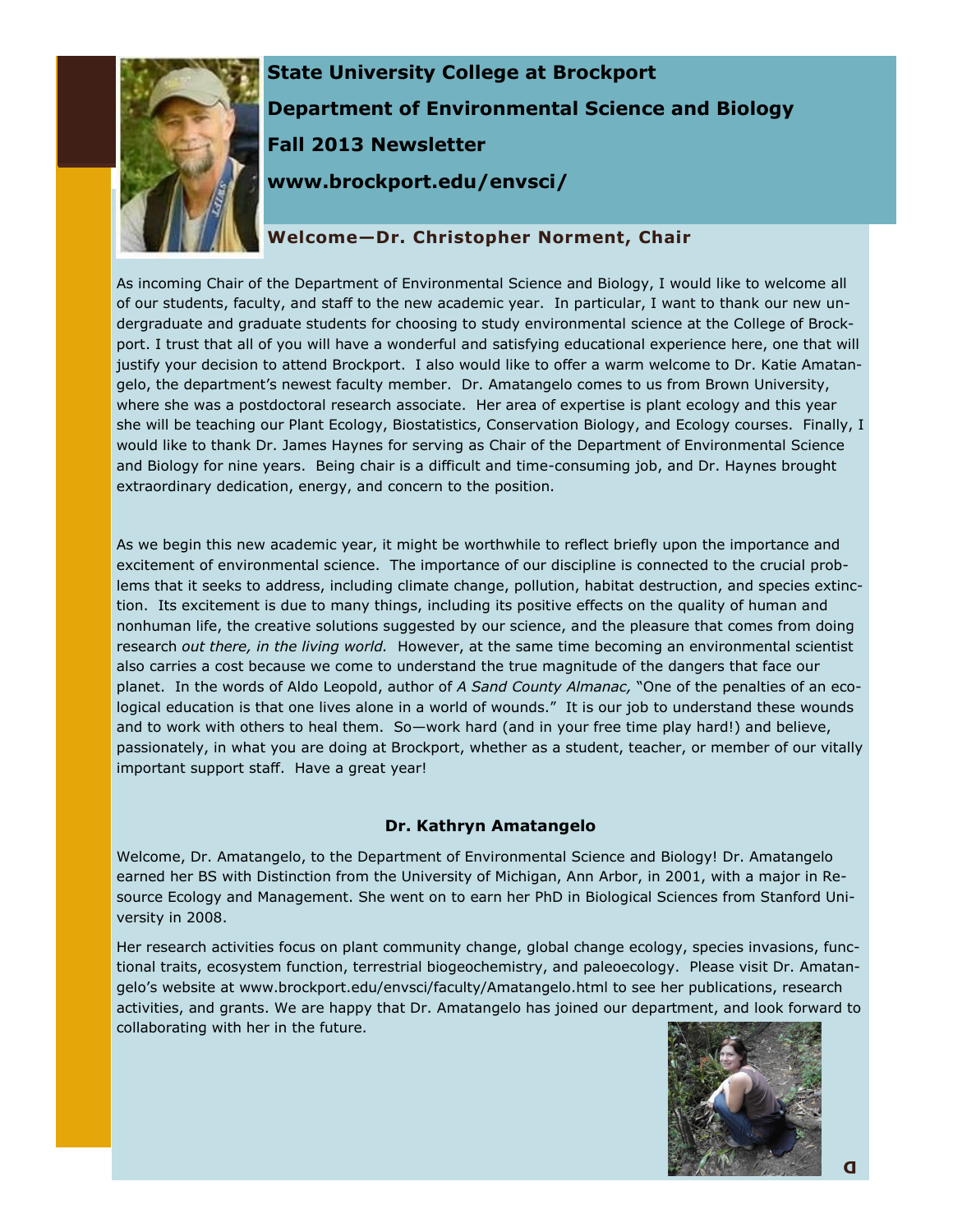### **Environmental Science and Biology Degrees are a Good Investment in Your Future!**

**The job market is tough, competitive, and demanding. Environmental Science and Biology alumni at The State University of New York, College at Brockport, are proving that it can be successful. Here are a few of the job positions they hold.**

Rhonda Hudgins (MS '10) NYS DEC, Bureau of Wildlife, Avon, NY Fish— **Wildlife Technician I**

Matthew Lockner, (BS '02) **NYS DEC Police**, Avon, New York

Alex Czayka (MS '12) Western Reserve Land Conservancy, **Associate Eastern Field Director.** Alex works on land protection in Trumbull, Portage, and

Mahoning Counties in NE Ohio. He is working out conservation easements for private landowners in these three counties. Alex is working on the purchase/preservation of land for threatened species, such as Massassagua rattlesnake.

Alexander Healy (MS '13 ) - Sequoyah National Wildlife Refuge, U.S. Fish and Wildlife Service—**Resource Management Intern.** Alexander manages habitat for a variety of plant and animal species. His main objectives are wetland plant and seed production surveys, agricultural production surveys, and invertebrate surveys within management wetland areas.

Will Smith (BS '11) - Nebraska Cooperative Fish and Wildlife Research Unit, **Assistantship**. Will is working on his MS thesis with a focus on population assessment and management of invasive white perch populations in two reservoirs near Lincoln. Will passed on the following message to Dr. Makarewicz **"I just want to say thank you for all of your support and guidance at Brockport and beyond. It's meant the world to me."** 

Lynn Zicari (BS '12) - Ravi Engineering and Land Surveying, P.C. **Environmental Technician.** Lynn has worked on asbestos abatement projects as an air technician/project monitor, assisted the DEC on brownfield sites taking soil, groundwater, and air samples and will also be involved environmental assessments. **"I love the work, especially since I'm not in the office all that much!"**

Nathan Gross (BS '08,MS '11) - Tetra Tech, Inc., Buffalo, NY—**Environmental Scientist/ Biologist.** Nate works on wildlife-related projects on various U.S. military installations and energy projects throughout the country. Nate's time is split between office work in Buffalo and out-of-state field work.

Ronald Gross (BS '10) - NYS DEC Conservation Officer and Forest Ranger Academy— **Environmental Conservation Officer.** Congratulations to Ron and Jennifer Wiesner (BS

'10) on their upcoming nuptuals in November, 2013

Ben DiSalvo (BS '01; MS '06) - Maricopa County Environmental Services, Peoria, AZ—**Environmental Health Supervisor** 

Christina Accardi-Cappelli (MS '13) - Cornell University, Ithaca, NY—**Animal Health Diagnostic Center**

Mandi Caldwell (BS '12) - Central Michigan University—**Research Assistant** Mandi conducts host-fish suitability testing on an endangered freshwater mussel, the snuffbox *(Epioblasma triquetra)*







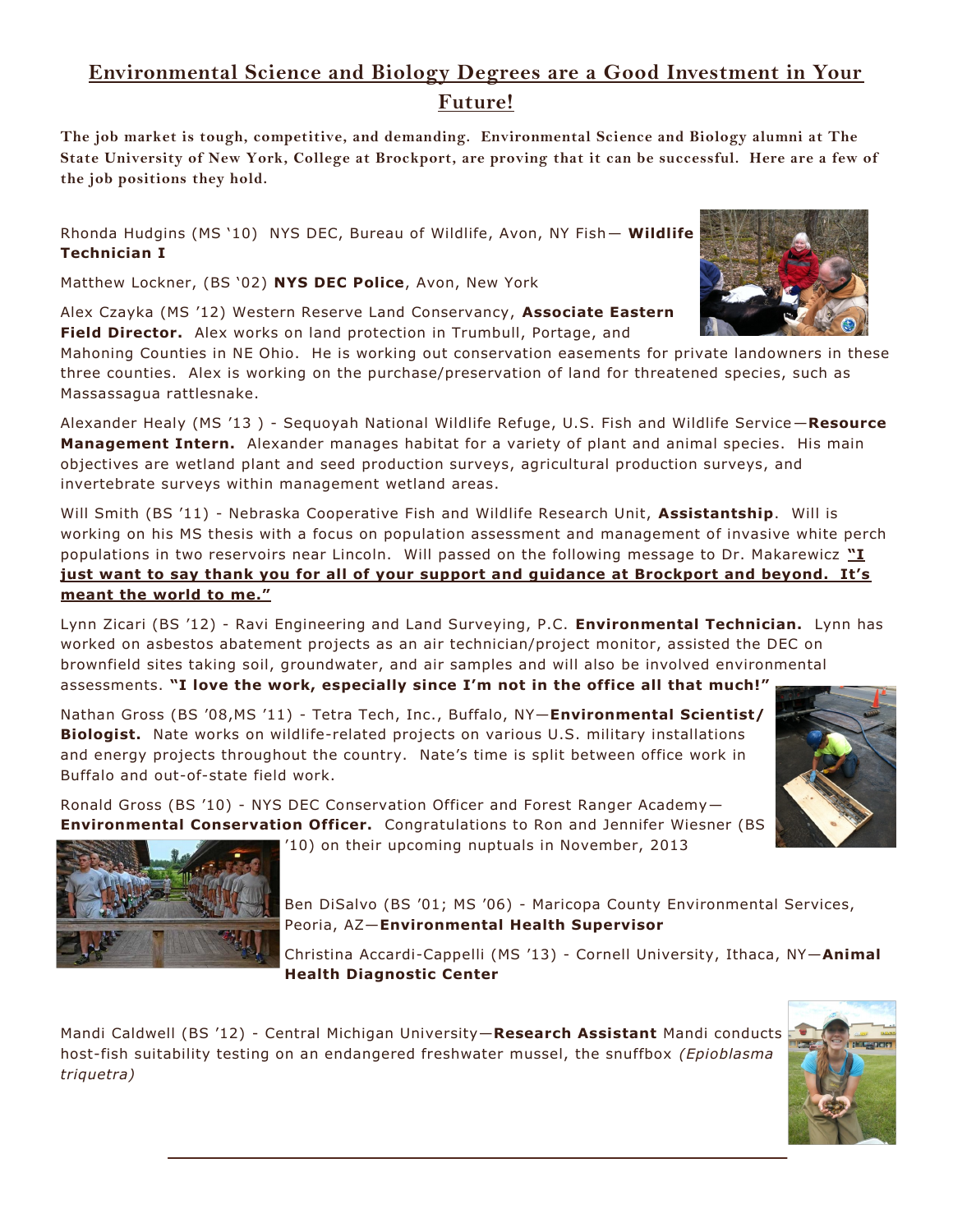## Thank you, Dr. Makarewicz, for 40 Years of Teaching, Opening Young Minds, and Showing the Road to Success



Dr. Joseph Makarewicz's Retirement

By Dr. Chris Norment

Forty years ago, Dr. Joseph Makarewicz, a new PhD from Cornell University, assumed a position as assistant professor of biology at SUNY Brockport. It was a time when 8-track tapes, Lynyrd Skynyrd, the Rolling Stones, muttonchop sideburns, bell-bottom pants, IBM Selectric typewriters, and disco were big, and the Buffalo Bills had a winning

record. Forty years later, almost all of these things have disappeared (fortunately, in most cases), and the Bills have descended into mediocrity— but the Stones are still recording and Dr. Makarewicz is doing all of the things he did back in the mid-1970s, when he first came to Brockport. He still is receiving major grants, publishing peer-reviewed papers, teaching classes, and supervising graduate students, although now as a member of the Department of Environmental Sciences and Biology instead of the Department of Biology. But it now seems that while Mick Jagger and company will tour again in 2014, Dr. Makarewicz has decided to retire at the end of the spring term—rumor has it so that he and his wife can follow the Stones across Europe.

Seriously, though, Dr. Makarewicz's retirement really will mark the end of an era at Brockport. Since his arrival, he has had a career that would be envy of almost any scientist. He has become a national and international leader in great lakes research, published over 100 peer-reviewed papers and just as many technical reports, been awarded over \$13 million dollars in grants and contracts, and mentored forty successful Masters students. He also has received numerous awards, including a SUNY Chancellor's Award for Excellence in Teaching, a Fulbright Senior Research Fellowship, and in 1998 was promoted to the highest position that an academic can receive in the SUNY system, that of SUNY Distinguished Service Professor. And very importantly, Dr. Makarewicz has been instrumental in the creation and growth of environmental science education at The College at Brockport. Prior to establishment of the Department of Environmental Science in 2002, he served as first coordinator of the environmental science major and as director of the environmental science program. He then went on to serve as founding chair of the current department, which began with only three permanent faculty members, about thirty undergraduate majors, and no graduate program of its own. Now there are six full-time faculty, about 120 undergraduate majors, and over thirty graduate students pursuing Masters degrees in environmental science and biology.

I have been at The College at Brockport for twenty years, and it hard to imagine life here without Dr. Makarewicz—as I am sure is the case for many of his colleagues, and perhaps for Dr. Makarewicz himself. When I asked Dr. Makarewicz about his plans for retirement, he told me that during the 2014- 2015 academic year he will be in his lab and office, and finishing work on several grants and papers. He said that he also looks forward to doing "exactly what I want to do," spending more time with his children and grandchildren, and just relaxing (on the golf course?). Although Dr. Makarewicz still has another eight months left as a full-time member of our department, I hope that everyone will wish him the best, and congratulate him on a "job (very) well done."